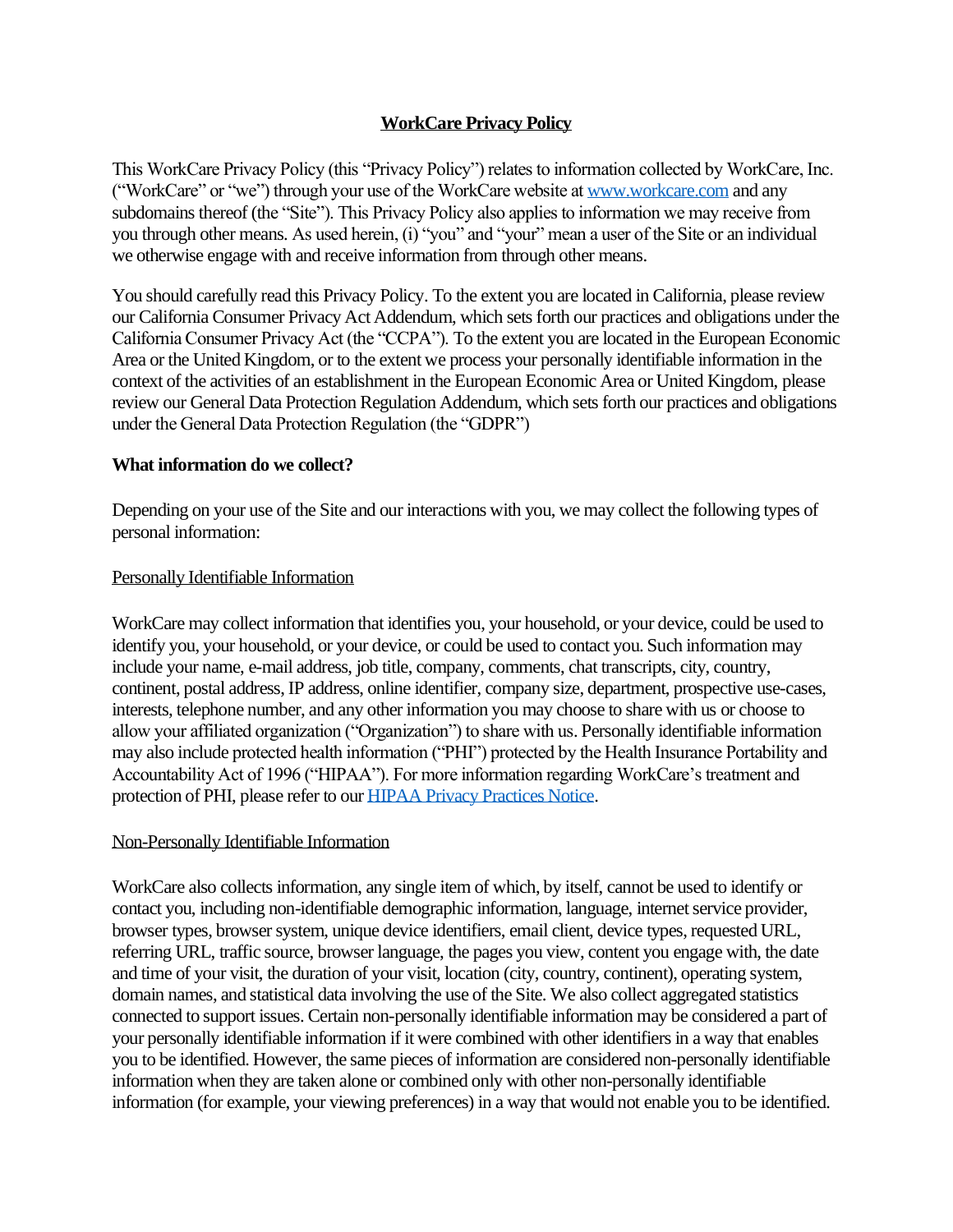### **When and how do we collect your information?**

We collect personally identifiable information that you submit to us, whether via the Site, electronic file transfer, or through other means including communication with one of our representatives on or off the Site. We may receive personally identifiable information from or about you when we initially engage with your Organization and at various times thereafter in connection with providing services to your Organization.

We may collect information passively using "cookies."

"Cookies" are small text files that can be placed on your computer or mobile device in order to identify your web browser and the activities of your computer on the Site and other websites. Cookies can be used to personalize your experience on the Site, to assist you in using the Site (such as saving time by not having to reenter your name each time you use the Site), or to allow us to statistically monitor how you are using the Site to help us improve our offerings. You have the ability to accept or decline cookies. Most web browsers automatically accept cookies, but you can usually modify your browser setting to decline cookies if you prefer. If you choose to decline cookies, you may not be able to fully experience the interactive features of the Site. We may use cookies to store and manage your user login information, including id and password.

## **How do we use your information?**

We use the information we collect to provide the Site to you, to provide our services to you and your Organization, to help us understand who uses the Site and how, for internal operations such as operating and improving the Site, and to contact you as necessary in connection with providing our services to you and your Organization.

### **When do we disclose your information to third parties?**

We may disclose information, at your discretion, to your Organization as necessary in order to provide our services and fulfill our contractual obligations. In connection therewith and with your consent (whether given to us directly or indirectly through your Organization), we may disclose your information to service providers, including healthcare providers such as clinics and labs, upon your referral to such providers, as well as to third-party administrators in connection with your Organization's provision of employment benefits.

We may also disclose your information if we believe in good faith that we are required to do so in order to comply with an applicable statute, regulation, rule or law, a subpoena, a search warrant, a court or regulatory order, lawful requests by public authorities, including to meet national security or law enforcement requirements, or other valid legal process. We may disclose personally identifiable information in special circumstances when we have reason to believe that disclosing this information is necessary to identify, contact or bring legal action against someone who may be violating a contract obligation to us, to detect fraud, for assistance with a delinquent account, or to protect the safety and/or security of our users, the Site, our services, or the general public.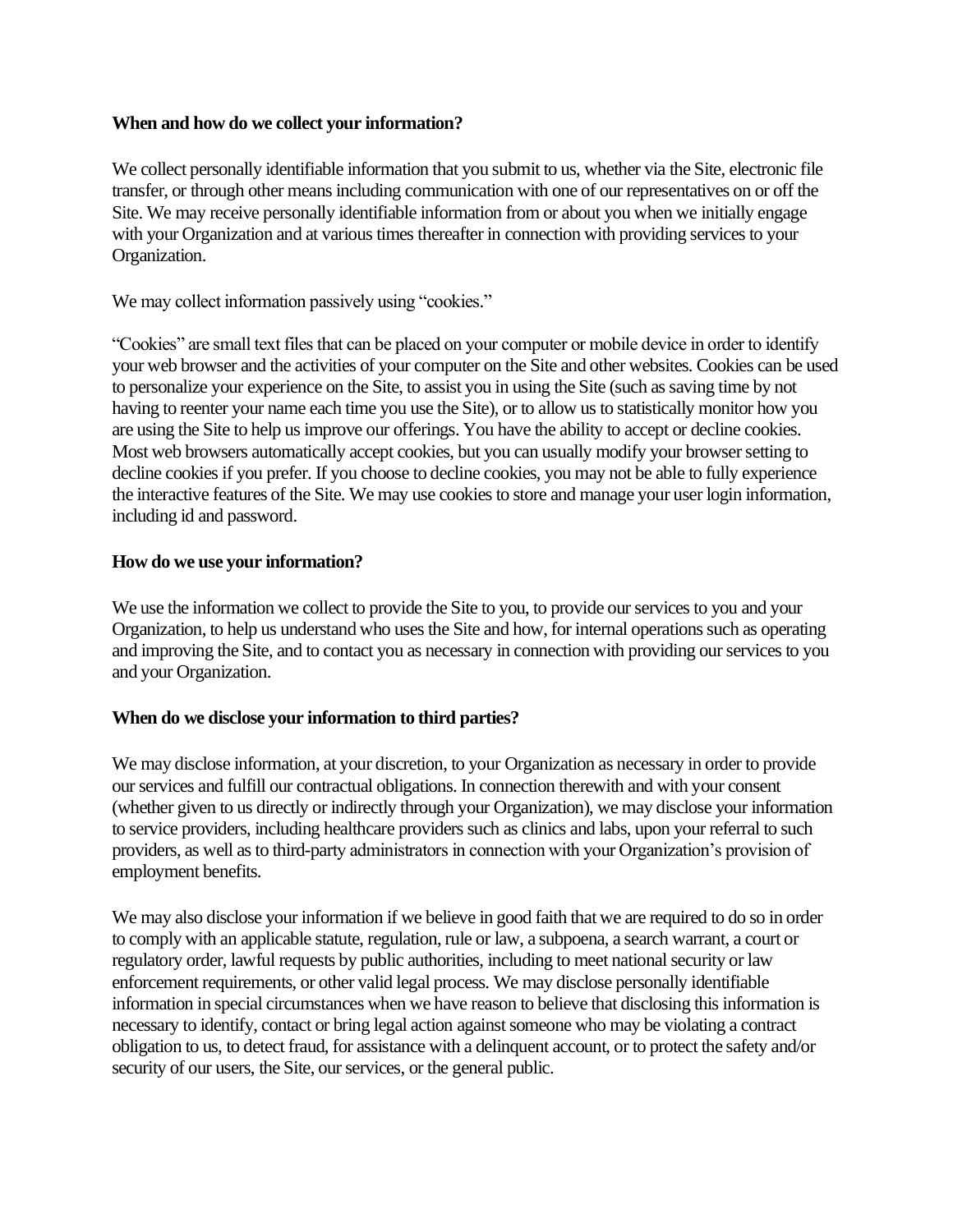We reserve the right to transfer information to a third party in connection with a sale, merger or other transfer of all or substantially all of the assets of WorkCare, or that portion of WorkCare to which the Site relates or to which any other activities of WorkCare that are subject to this Privacy Policy relate, or in connection with a strategic investment by a third party in WorkCare, or in the event that we discontinue our business or file a petition or have filed against us a petition in bankruptcy, reorganization or similar proceeding.

# **Is your information secure?**

We securely store all of your data on servers located at data centers and colocations in North America and Europe and employ security procedures and protocols that meet or exceed applicable industry standards.

## **How long do we retain your data?**

Personal information we collect is retained for varying lengths of time according to the type of information in question and the purposes for which it is collected and used. We delete personal information when there is no longer a need to use it for the purposes for which it was collected or subsequent purposes related to and compatible with the original purposes of collection. We may retain archival copies of personal data as part of our customary practices for the backup storage of information in the ordinary course of business.

## **What rights do you have over your data?**

If you have an account on the Site, or have left comments, you can request to receive an exported file of the personal data we hold about you, including any data you have provided to us. You can also request that we erase any personal data we hold about you. This does not include any data we are obliged to keep for administrative, legal, or security purposes. If you are located in California or the European Economic Area or the United Kingdom, additional rights over your data are set forth in the applicable addendum to this Privacy Policy.

# **How will you know if there are changes to this Privacy Policy?**

We may revise or update this Privacy Policy from time to time as needed to be compliant with legal requirements and our internal procedures, as well as to reflect changes in technology. Revisions or updates will be posted to the Site to notify you of any changes and provide you with an opportunity to opt out of any additional uses or disclosures. We encourage you to periodically review this Privacy Policy to stay informed about our collection, processing, storage, retention and sharing of your data.

If any revisions or updates are unacceptable to you, you must promptly contact us using the information below and refrain from using the Site until the issue is resolved. Any continued use of the Site following revisions or updates to this Privacy Policy shall constitute your acceptance of those changes.